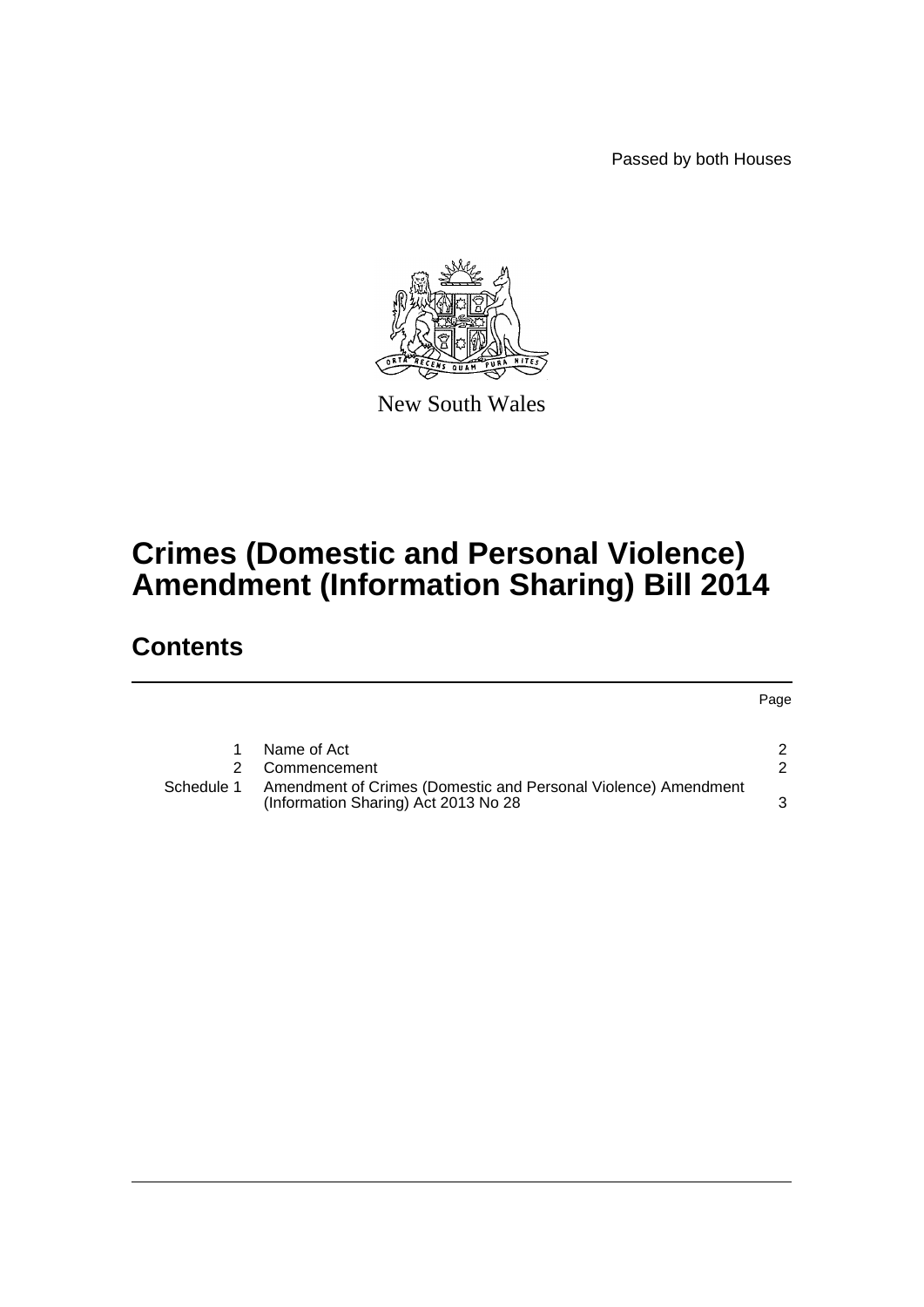*I certify that this public bill, which originated in the Legislative Assembly, has finally passed the Legislative Council and the Legislative Assembly of New South Wales.*

> *Clerk of the Legislative Assembly. Legislative Assembly, Sydney,* , 2014



New South Wales

# **Crimes (Domestic and Personal Violence) Amendment (Information Sharing) Bill 2014**

Act No , 2014

An Act to amend the *Crimes (Domestic and Personal Violence) Amendment (Information Sharing) Act 2013* to facilitate the sharing of personal information and health information about victims and perpetrators of domestic violence for the purposes of providing domestic violence support services to those victims; and for other purposes.

*I have examined this bill and find it to correspond in all respects with the bill as finally passed by both Houses.*

*Assistant Speaker of the Legislative Assembly.*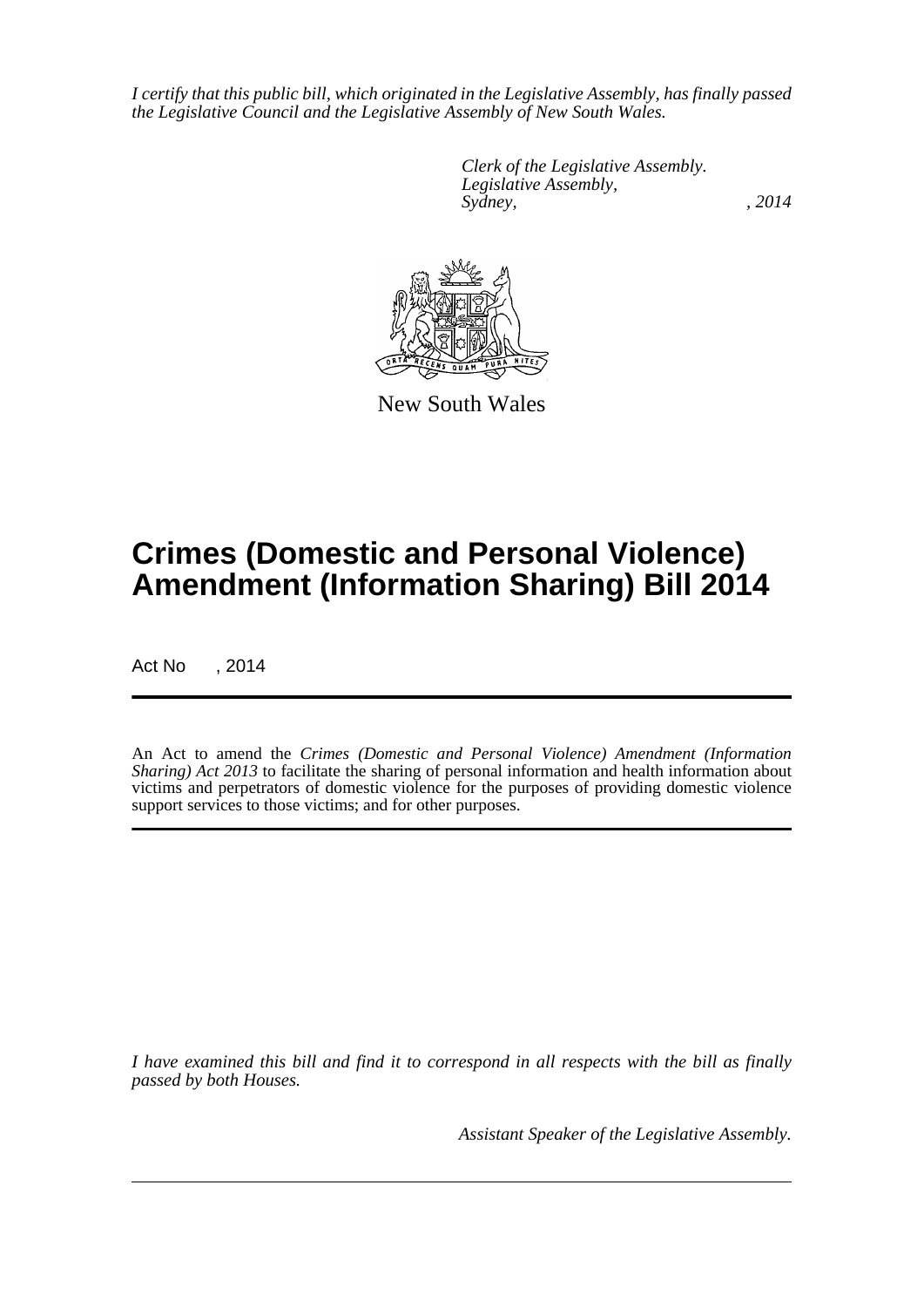Crimes (Domestic and Personal Violence) Amendment (Information Sharing) Bill 2014 [NSW]

#### <span id="page-2-0"></span>**The Legislature of New South Wales enacts:**

#### **1 Name of Act**

This Act is the *Crimes (Domestic and Personal Violence) Amendment (Information Sharing) Act 2014*.

#### <span id="page-2-1"></span>**2 Commencement**

This Act commences on the date of assent to this Act.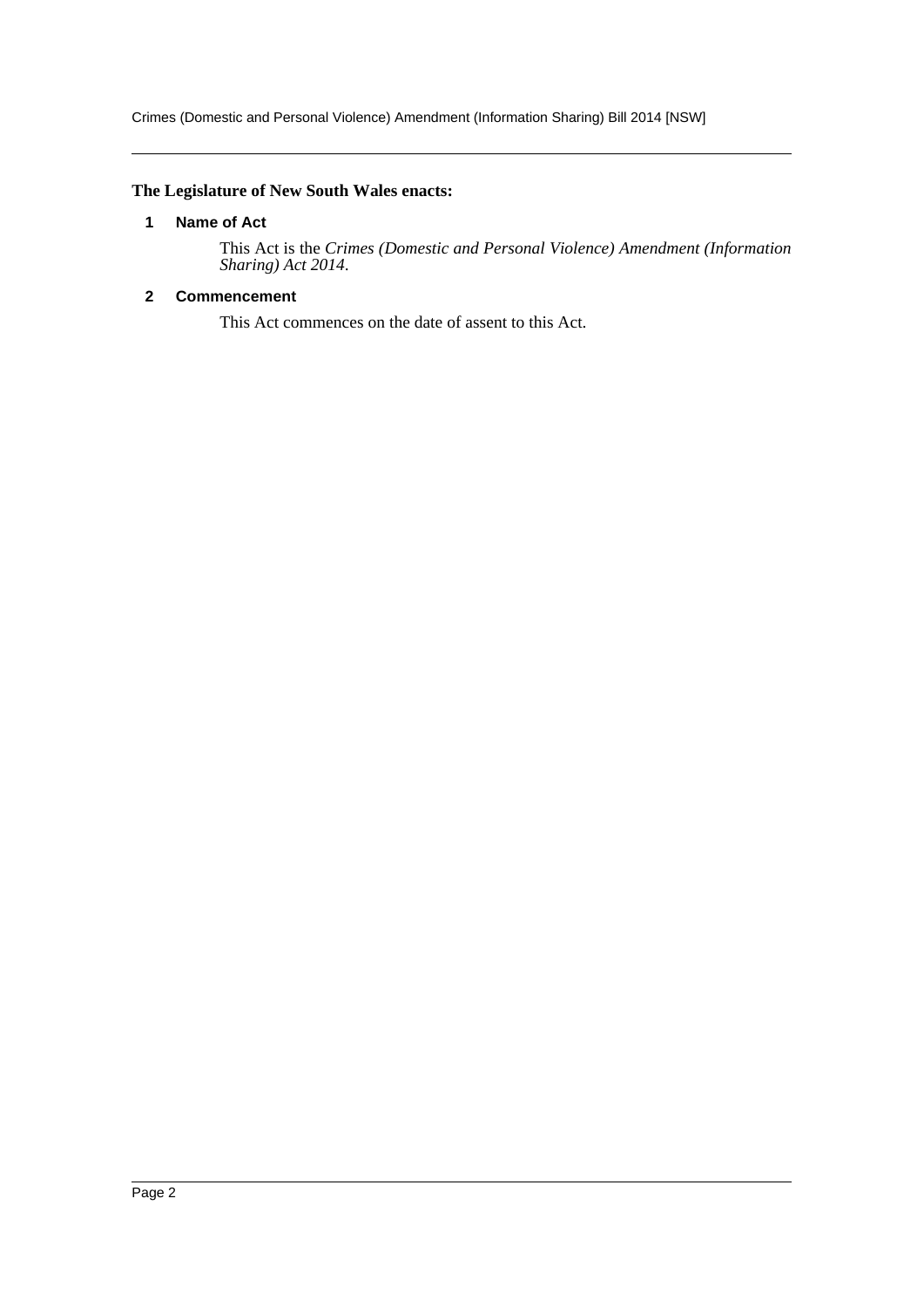## <span id="page-3-0"></span>**Schedule 1 Amendment of Crimes (Domestic and Personal Violence) Amendment (Information Sharing) Act 2013 No 28**

**[1] Schedule 1 Amendment of Crimes (Domestic and Personal Violence) Act 2007 No 80** Insert before proposed section 98A in Schedule 1 [1]:

### **Division 1 Preliminary**

#### **[2] Schedule 1 [1], proposed section 98A**

Omit the definition of *support agency*.

Insert in alphabetical order:

*central referral point* means the Secretary of the Department of Police and Justice.

*domestic violence threat* means a threat to the life, health or safety of a person that occurs because of the commission or possible commission of a domestic violence offence.

*local co-ordination point* means a support agency or non-government support service nominated as a local co-ordination point by the Minister under section 98O (4).

*privacy legislation* means the *Privacy and Personal Information Protection Act 1998* or the *Health Records and Information Privacy Act 2002* and any regulation or code of practice made under either of those Acts.

*support agency* means an agency that provides domestic violence support services and includes the central referral point and each local co-ordination point.

#### **[3] Schedule 1 [1], proposed section 98E**

Renumber as proposed section 98O.

#### **[4] Schedule 1 [1], proposed sections 98C–98N**

Omit proposed sections 98C and 98D. Insert instead:

### **Division 2 General dealings with information**

#### **98C Definition**

(1) In this Division:

*contact purposes* means contacting a primary person to seek the primary person's consent to either or both of the following:

- (a) the provision of domestic violence support services to the primary person,
- (b) the further use and disclosure of information in relation to the provision of any such services to the primary person.
- (2) For the avoidance of doubt, a non-government support service that is also a local co-ordination point is taken, for the purposes of this Division, to be a support agency and not a non-government support service.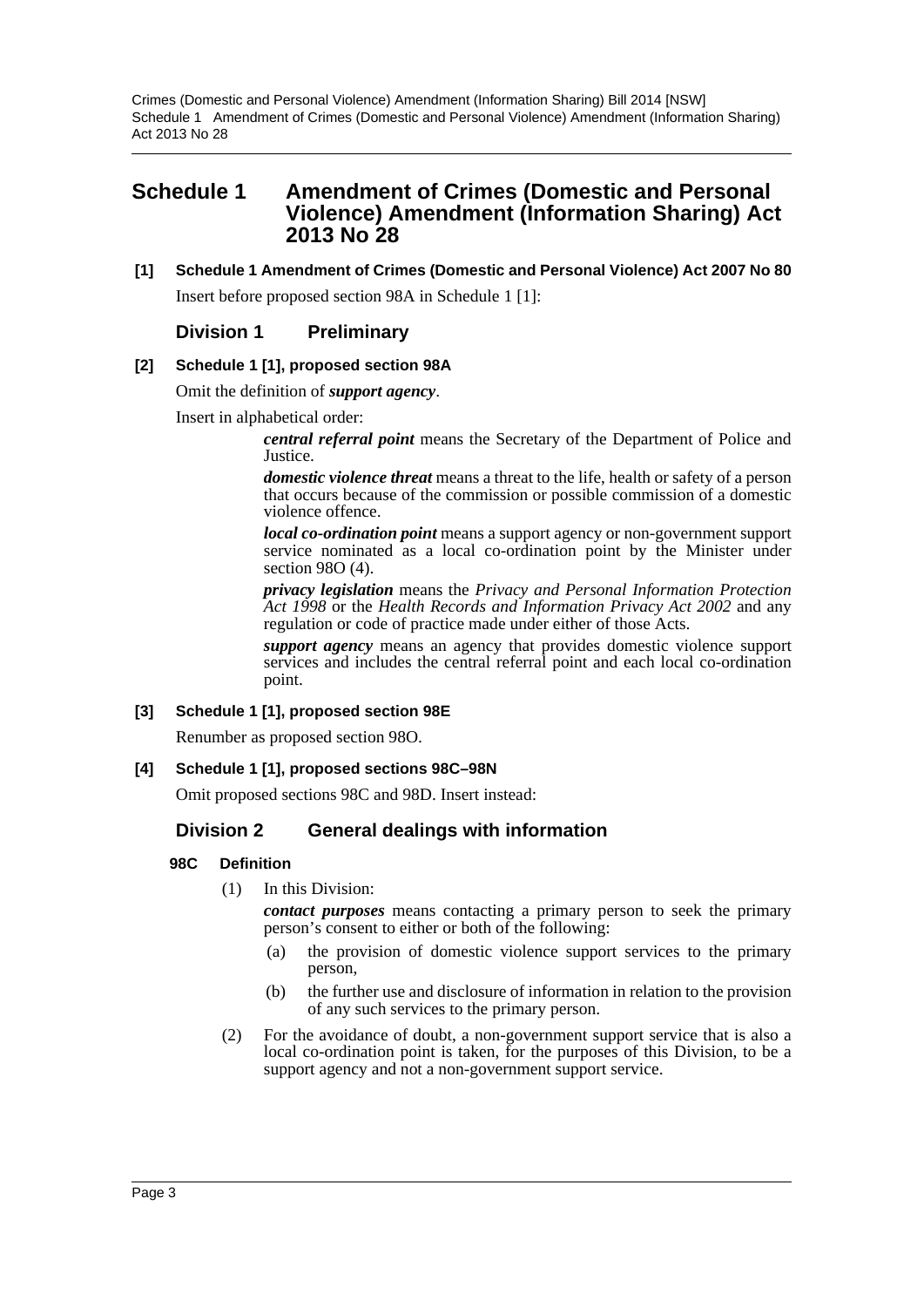Crimes (Domestic and Personal Violence) Amendment (Information Sharing) Bill 2014 [NSW] Schedule 1 Amendment of Crimes (Domestic and Personal Violence) Amendment (Information Sharing) Act 2013 No 28

#### **98D Disclosure of information by all agencies in case of threat**

- (1) This section applies if an agency believes on reasonable grounds that a person (the *threatened person*) is subject to a domestic violence threat.
- (2) The agency may disclose personal information and health information about the threatened person and any person that the agency reasonably believes is a cause of the threat (the *threatening person*) to the central referral point or a local co-ordination point for contact purposes.
- (3) Any such disclosure requires the consent of the threatened person. No consent is required from the threatening person.
- (4) In such a case:
	- (a) the threatened person is taken, for the purposes of this Division, to be a primary person, and
	- (b) the threatening person is taken, for the purposes of this Division, to be an associated respondent.

#### **98E Disclosure by Local Court**

- (1) This section applies if an application is made to the Local Court for:
	- (a) an interim apprehended domestic violence order (but only if the order is made), or
	- (b) an apprehended domestic violence order,

by a person for whose protection the order would be made or by the guardian of such a person.

(2) The Local Court may disclose personal information or health information about a primary person and any associated respondent in respect of the application to the central referral point unless the primary person expressly objects to the disclosure. No consent is required from the associated respondent.

#### **98F Central referral point**

- (1) The central referral point may collect personal information or health information about a primary person and any associated respondent if the information is disclosed to the central referral point:
	- (a) in accordance with section 98D or 98E, or
	- (b) lawfully by the NSW Police Force for contact purposes.
- (2) The central referral point may disclose information that it is authorised to collect under this section without the consent of the primary person or associated respondent if the information is disclosed to a local co-ordination point for contact purposes.

**Note.** The central referral point is a support agency, therefore section 98H also applies.

#### **98G Local co-ordination points**

A local co-ordination point may collect personal information or health information about a primary person and any associated respondent if the information is disclosed to the local co-ordination point:

- (a) in accordance with section 98D or 98F, or
- (b) lawfully by the NSW Police Force for contact purposes.

**Note.** Local co-ordination points are support agencies, therefore section 98H also applies.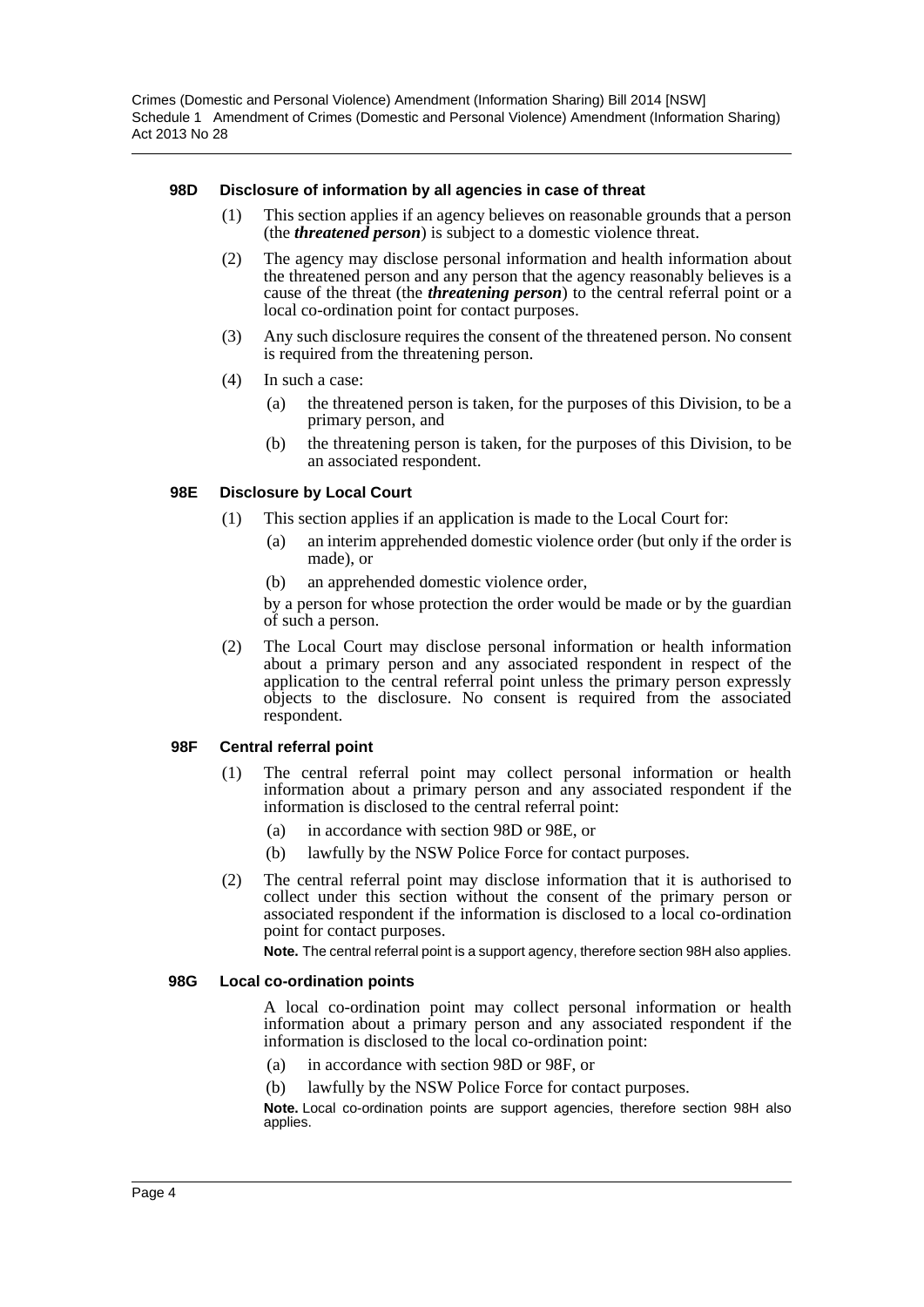#### **98H Support agencies**

- (1) A support agency may collect personal information or health information about a primary person and any associated respondent if the information is disclosed to the support agency:
	- (a) in accordance with section 98D, or
	- (b) lawfully by the NSW Police Force for contact purposes, or
	- (c) by another support agency in accordance with this section, or
	- (d) by the primary person (no consent is required from the associated respondent), or
	- (e) by a non-government support service with the consent of the primary person (no consent is required from the associated respondent).
- (2) A support agency may use information that it is authorised to collect under this Division:
	- (a) for contact purposes—without the consent of the primary person or the associated respondent, or
	- (b) to provide domestic violence support services to the primary person with the consent of the primary person (no consent is required from the associated respondent).
- (3) A support agency may disclose information that it is authorised to collect under this Division to another support agency, or to a non-government support service, for the purposes of that other agency or service providing domestic violence support services to the primary person, but only if:
	- (a) the primary person consents to the disclosure (no consent is required from the associated respondent), and
	- (b) it is reasonably necessary to disclose the information to the other agency or service for the provision of those services.

#### **98I Access to information collected under Division**

An agency is not required to take any steps to make an associated respondent aware of any matter about any information that it is authorised to collect under this Division and it is not required to provide the associated respondent with any access to the information.

#### **98J Agency must comply with protocols**

An agency that collects, uses or discloses information under this Division must comply with any protocols made by the Minister under section 98O.

#### **98K Relationship with other laws**

- (1) This Division has effect despite any provision of the privacy legislation.
- (2) Nothing in this Division restricts or prevents the disclosure of information under any other Act or law, including the privacy legislation or the *Government Information (Public Access) Act 2009*.

#### **98L Regulations**

(1) The regulations may prescribe additional circumstances in which an agency may, despite the privacy legislation, collect, use or disclose personal information or health information about a primary person and any associated respondent.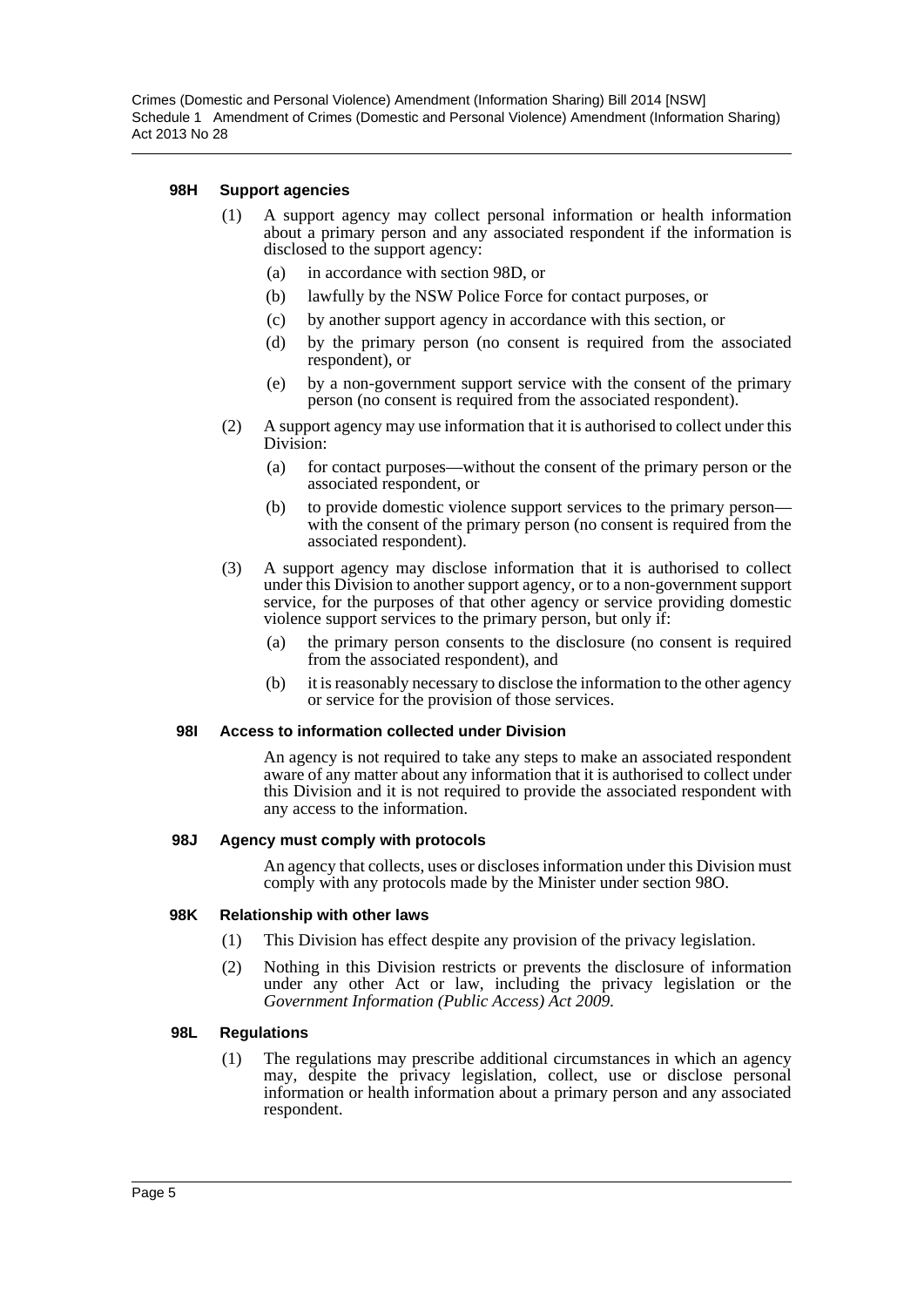(2) The Minister is to consult with the Privacy Commissioner before recommending the making of a regulation under this section. Failure to comply with this subsection does not invalidate the regulation.

#### **Division 3 Dealings where serious threat**

#### **98M Dealings if serious domestic violence threat**

- (1) In this section:
	- *dealing* with information means the collection, use or disclosure of the information.
- (2) An agency may, despite the privacy legislation, deal with information about a person without the consent of the person if the agency believes on reasonable grounds that:
	- (a) the particular dealing is necessary to prevent or lessen a domestic violence threat to the person or any other person, and
	- (b) the threat is a serious threat, and
	- (c) the person has refused to give consent or it is unreasonable or impractical to obtain the person's consent.

#### **98N Access to information collected in respect of serious threat**

An agency that is authorised to collect information about a person under section 98M in respect of a threat is not required to take any steps to make the person aware of any matter about that information and it is not required to provide the person with any access to the information if the agency believes on reasonable grounds that the person is a cause of the threat.

#### **Division 4 Miscellaneous**

#### **[5] Schedule 1 [1], proposed section 98O Protocols and other orders of Minister (as renumbered by item [3])**

Omit "section 98C (6)" from proposed section 98O (2). Insert instead "Division 2".

#### **[6] Schedule 1 [1], proposed section 98O (4) and (5)**

Insert after proposed section 98O (3):

- (4) The Minister may, by order, nominate particular support agencies or non-government support services to be local co-ordination points for the purposes of this Part.
- (5) An order under this section is to be published in the Gazette.

#### **[7] Schedule 1 [1], proposed sections 98P and 98Q**

Insert after proposed section 98O:

#### **98P Delegation**

The Secretary of the Department of Police and Justice may delegate the exercise of any function of the Secretary under this Part (other than this power of delegation) to:

- (a) any member of staff of that Department, or
- (b) any person, or any class of persons, authorised for the purposes of this section by the regulations.